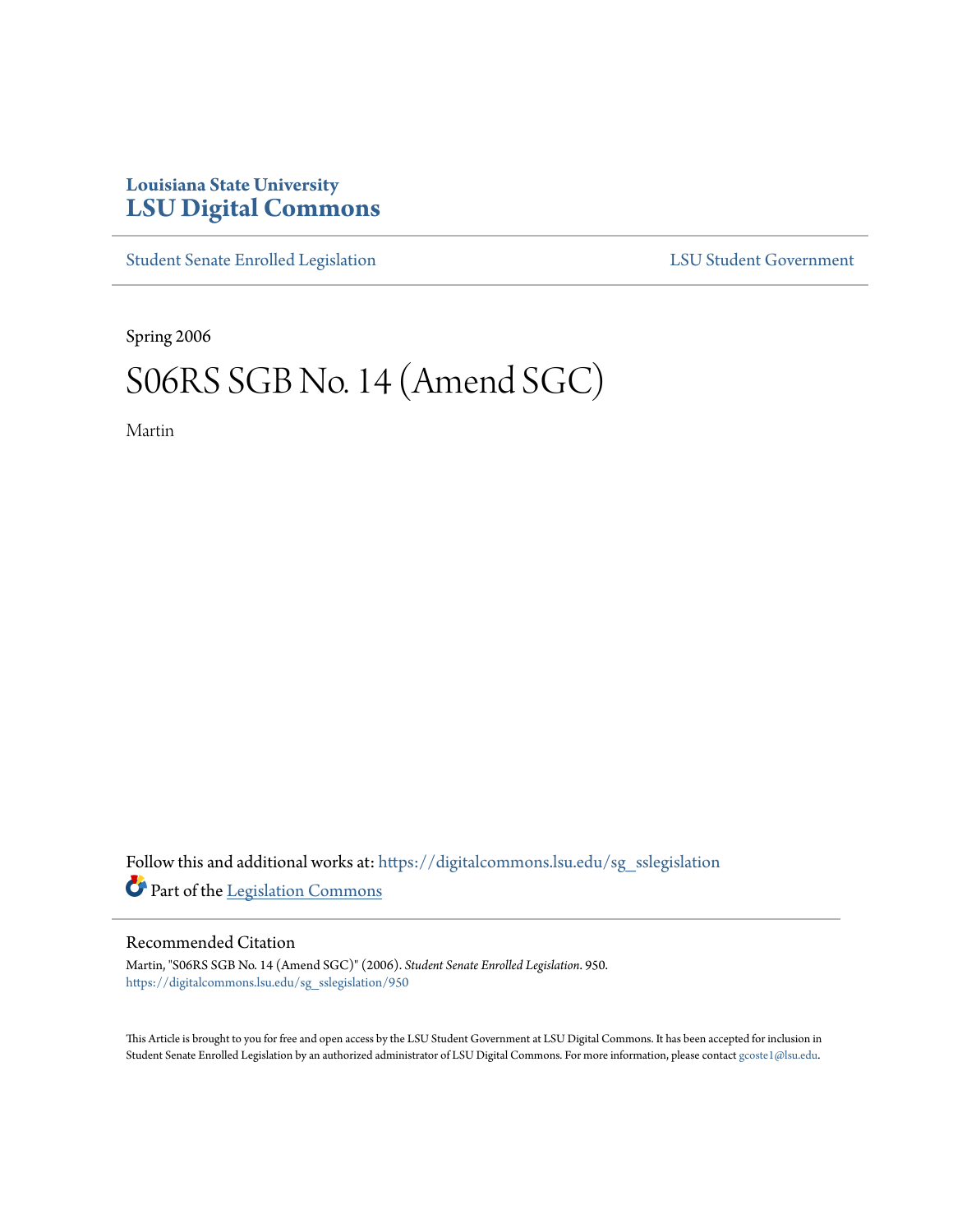## **STUDENT GOVERNMENT**<br> **LOUISIANA STATE UNIVERSITY**

**STUDENT SENATE S06RS SGB NO. 14 BY: SENATOR MARTIN**

### **A BILL**

**TO AMEND ARTICLE III SECTION 2 OF THE LOUISIANA STATE UNIVERSITY AGRICULTURAL AND MECHANICAL COLLEGE STUDENT GOVERNMENT CONSTITUTION**

BE IT ENACTED BY THE STUDENT SENATE OF LOUISIANA STATE UNIVERSITY AND AGRICULTURAL AND MECHANICAL COLLEGE, TWO-THIRDS OF THE MEMBERS OF SAID BODY CONCURRING THAT THERE SHOULD BE SUBMITTED TO THE STUDENTS OF LOUISIANA STATE UNIVERSITY A REFERENDUM TO AMEND THE CONSTITUTION OF THE STUDENT GOVERNMENT ASSOCIATION TO READ AS FOLLOWS:

**PARAGRAPH 1:** ARTICLE III SECTION 2 (7) AND OF THE STUDENT GOVERNMENT CONSTITUTION IS HEREBY AMENDED AS FOLLOWS:  $\star$ 

- 7. Appoint each student member of the University Courts designated as a Presidential appointee with a two-thirds (2/3) approval by the Student Senate;
- **8. To immediately fill any vacancy on the University Court incurred by the graduation, impeachment, resignation, or expulsion of an elected University Court Justice with a twothirds (2/3) approval by the Student Senate. This seat shall then be up for election during the next regularly scheduled campus-wide election regardless of the duration of the originally elected term.**
- 8 **9**. Sign or veto all legislation passed by the Student Senate, provided that such power is exercised within six (6) calendar days after passage of the legislation in question. If the legislation is not signed or vetoed within this period of time, it shall be considered enacted;
- 9 **10**. Submit the Executive Branch Charter to the Student Senate outlining the organization of the Executive Branch, including any officers and their duties, as provided in the Bylaws;
- 10 **11**. Serve as the Student Body's representative on the Louisiana Council of Student Body Presidents.

**PARAGRAPH 2:** THE FOLLOWING LANGUAGE SHALL BE SUBMITTED TO THE STUDENTS IN THE SPRING 2006 GENERAL STUDENT GOVERNMENT ELECTION FOR CONSIDERATION:

> **"TO AMEND THE CONSTITUTION TO ALLOW THE PRESIDENT TO FILL VACANCIES INCURRED BY THE DEPARTURE OF ELECTED UNIVERSITY COURT JUSTICES AND TO EASE THE ADMINISTRATION OF STUDENT GOVERNMENT ELECTIONS**

- **IN FAVOR OF**
- **AGAINST"**